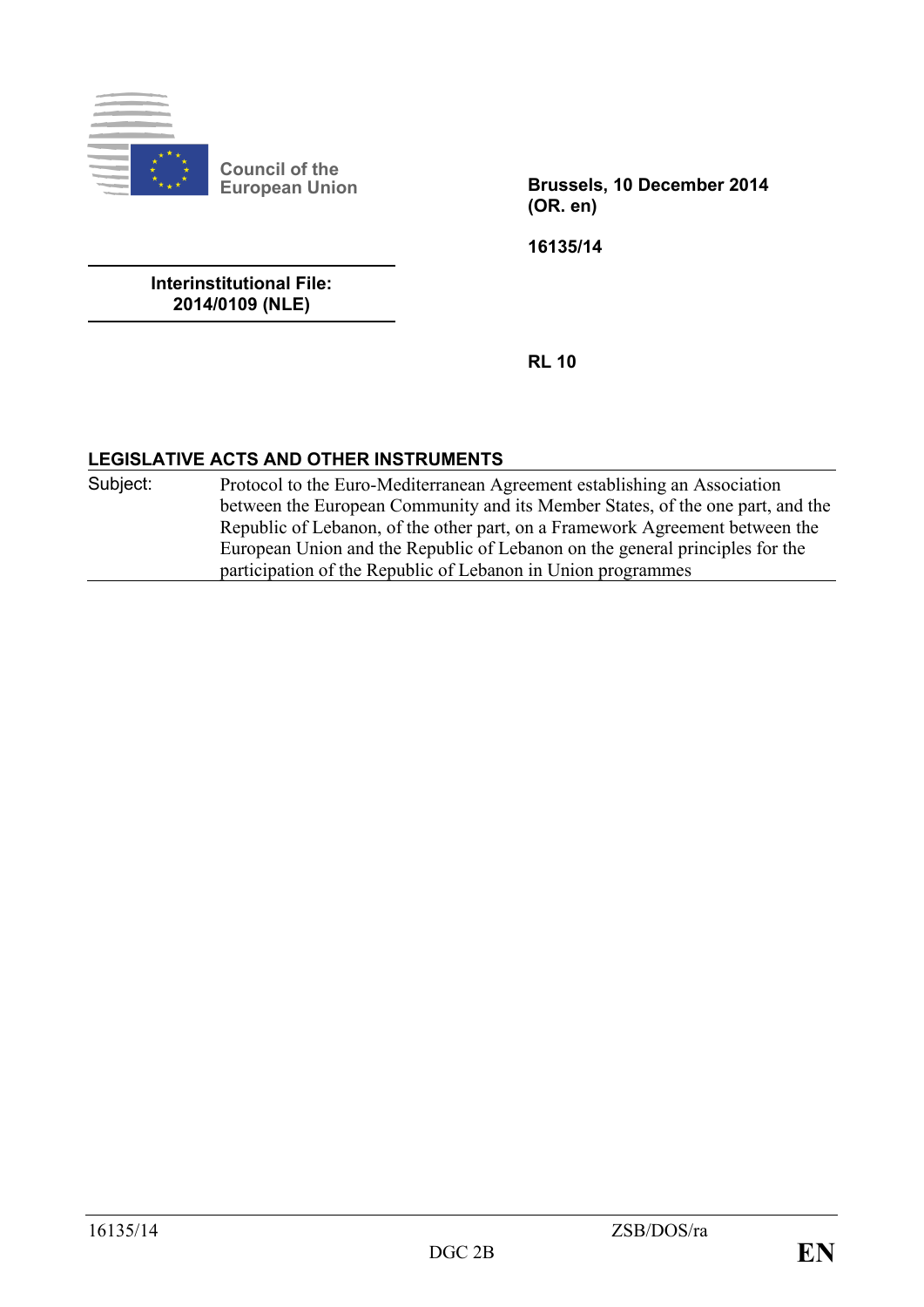### PROTOCOL

TO THE EURO-MEDITERRANEAN AGREEMENT ESTABLISHING AN ASSOCIATION BETWEEN THE EUROPEAN COMMUNITY AND ITS MEMBER STATES, OF THE ONE PART, AND THE REPUBLIC OF LEBANON, OF THE OTHER PART, ON A FRAMEWORK AGREEMENT BETWEEN THE EUROPEAN UNION AND THE REPUBLIC OF LEBANON ON THE GENERAL PRINCIPLES FOR THE PARTICIPATION OF THE REPUBLIC OF LEBANON IN UNION PROGRAMMES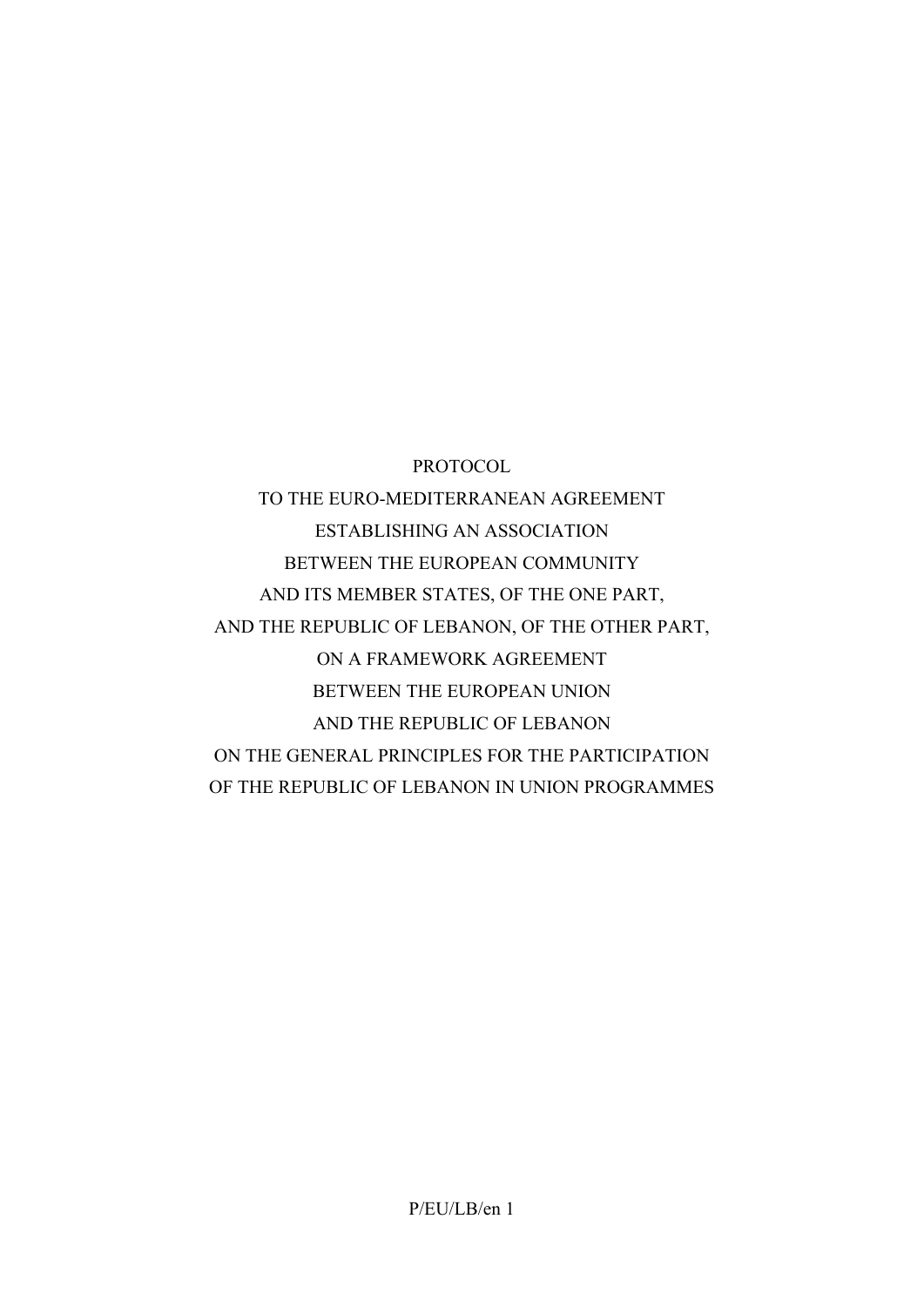P/EU/LB/en 2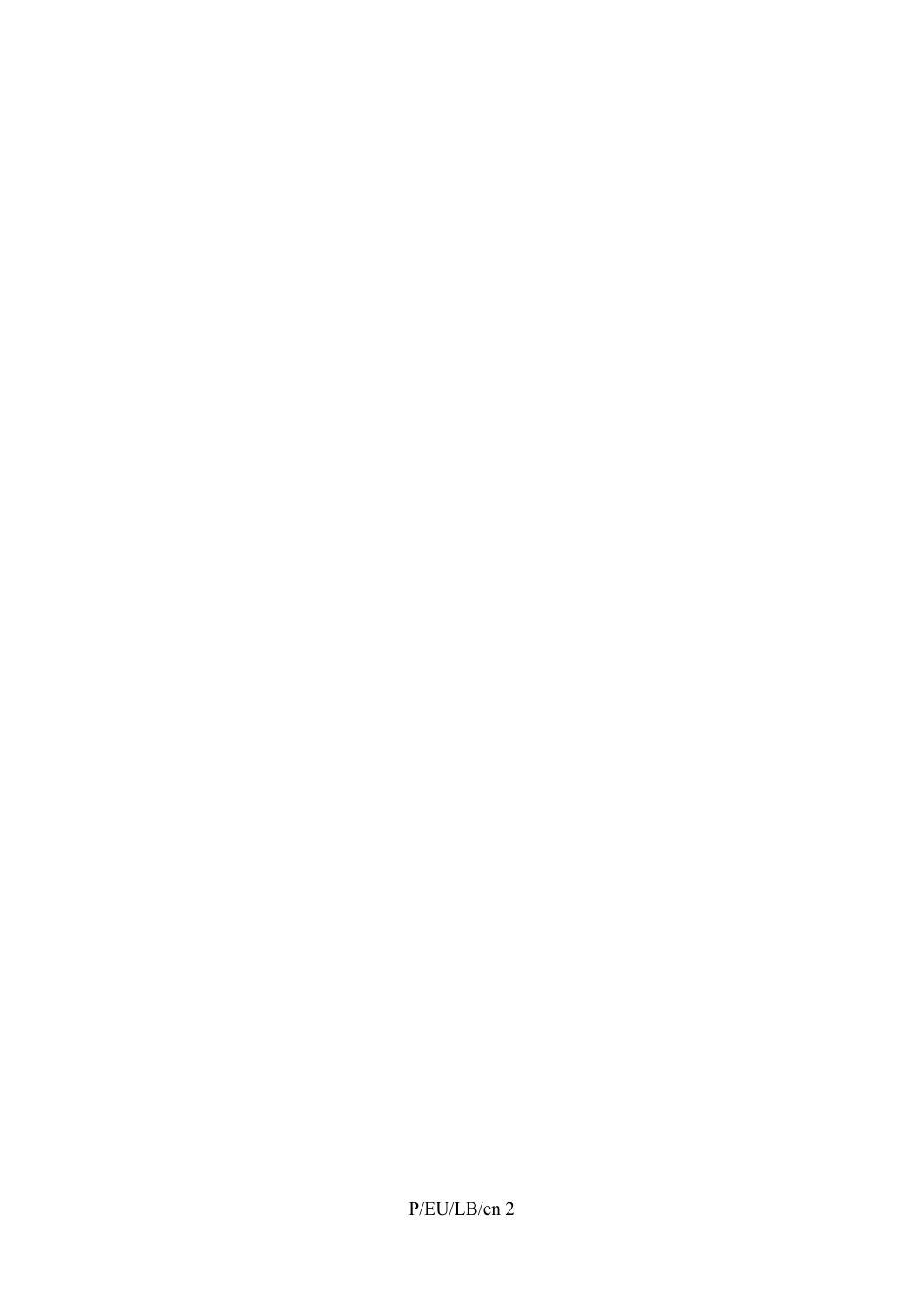THE EUROPEAN UNION, hereinafter referred to as "the Union",

of the one part, and

THE REPUBLIC OF LEBANON, hereinafter referred to as "Lebanon",

of the other part,

hereinafter jointly referred to as "the Parties",

# WHEREAS:

- (1) The Euro-Mediterranean Agreement establishing an Association between the European Community and its Member States, of the one part, and the Republic of Lebanon, of the other part**[1](#page-3-0)** ("the Agreement"), was signed in Brussels on 1 April 2002 and entered into force on 1 April 2006.
- (2) The European Council of 17 and 18 June 2004 welcomed the European Commission's proposals for a European Neighbourhood Policy (ENP) and endorsed the Council conclusions of 14 June 2004.
- (3) The Council has, on numerous other occasions, endorsed that policy in its conclusions.

<span id="page-3-0"></span>**<sup>1</sup>** OJEU L 143, 30.5.2006, p. 2.  $\mathbf 1$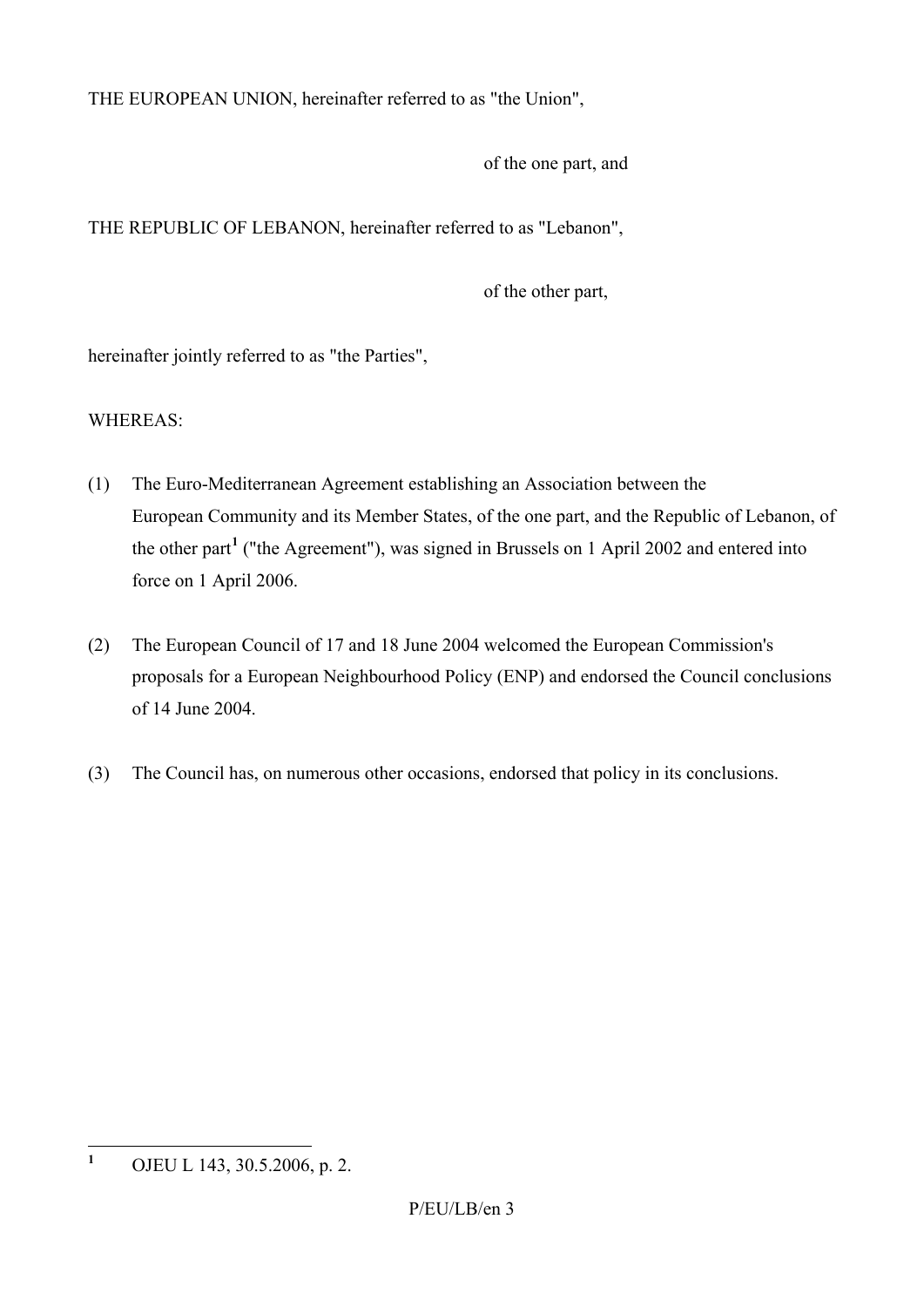- (4) The Council, on 5 March 2007, expressed support for the general approach outlined in the European Commission's Communication of 4 December 2006 to enable ENP partner countries to participate in Community agencies and Community programmes on their merits and where the legal bases so allow.
- (5) Lebanon has expressed its wish to participate in a number of Union programmes.
- (6) The specific terms and conditions regarding the participation of Lebanon in each particular Union programme, in particular, the financial contributions to be paid by Lebanon as well as the reporting and evaluation procedures, should be determined by agreement between the European Commission and the competent authorities of Lebanon,

# HAVE AGREED AS FOLLOWS: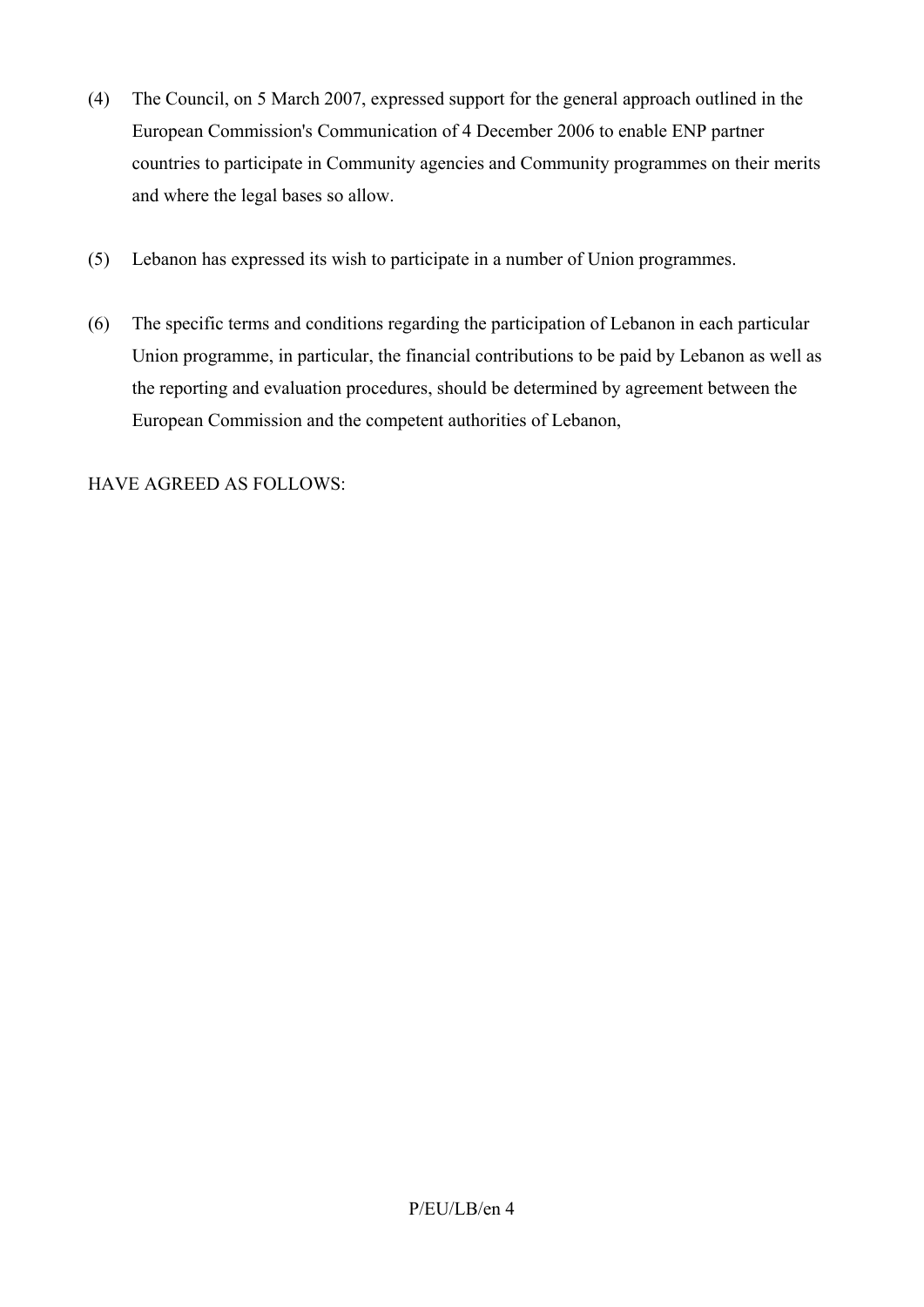### ARTICLE 1

Lebanon shall be allowed to participate in all current and future Union programmes which are open to the participation of Lebanon, in accordance with the relevant provisions adopting those programmes.

#### ARTICLE 2

Lebanon shall make financial contributions to the general budget of the European Union corresponding to the specific Union programmes in which Lebanon participates.

#### ARTICLE 3

Lebanon's representatives shall be allowed to take part, as observers and for the points which concern Lebanon, in the management committees responsible for monitoring the Union programmes to which Lebanon makes financial contributions.

#### ARTICLE 4

Projects and initiatives submitted by participants from Lebanon shall, as far as possible, be subject to the same conditions, rules and procedures pertaining to the Union programmes concerned, as applied to Member States.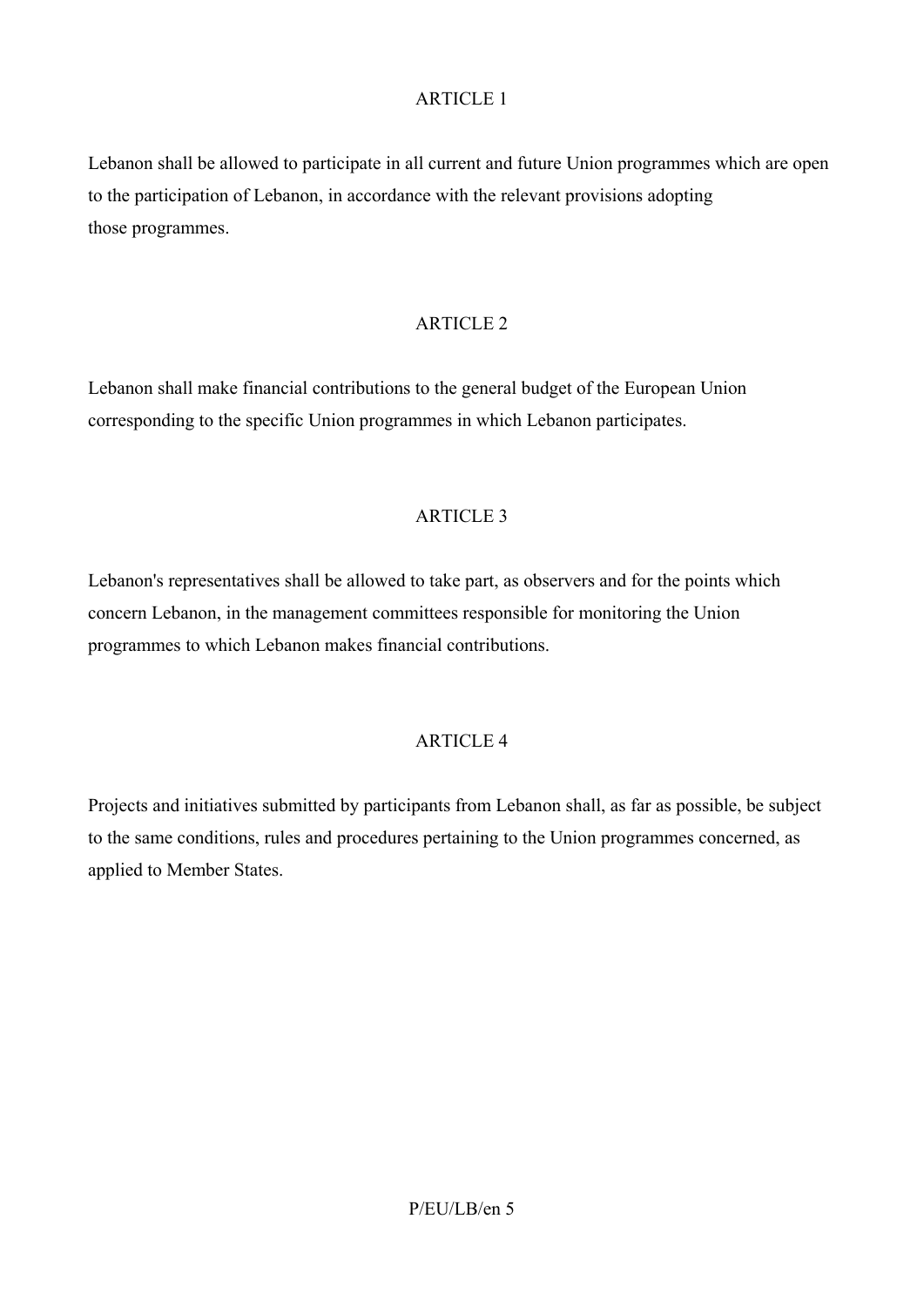### ARTICLE 5

1. The specific terms and conditions regarding the participation of Lebanon in each particular Union programme, in particular the financial contributions to be paid by Lebanon as well as the reporting and evaluation procedures, shall be determined by agreement between the European Commission and the competent authorities of Lebanon on the basis of the criteria established by the Union programmes concerned.

2. If Lebanon applies for external assistance of the Union to participate in a given Union programme on the basis of Article 3 of Regulation (EU) No 232/2014 of the European Parliament and of the Council<sup>[1](#page-6-0)</sup> or pursuant to any similar Regulation providing for external assistance of the Union to Lebanon that may be adopted in the future, the conditions governing the use by Lebanon of external assistance of the Union shall be determined in a financing agreement.

# ARTICLE 6

1. Each agreement concluded pursuant to Article 5 shall stipulate, in accordance with Regulation (EU, Euratom) No 966/[2](#page-6-1)012 of the European Parliament and of the Council<sup>2</sup>, that financial control or audits or other verifications, including administrative investigations shall be carried out by, or under the authority of, the European Commission, the European Anti-Fraud Office and the European Court of Auditors.

<span id="page-6-0"></span>**<sup>1</sup>** Regulation (EU) No 232/2014 of the European Parliament and of the Council of 11 March 2014 establishing a European Neighbourhood Instrument (OJEU L 77, 15.3.2014, p. 27.).  $\mathbf{1}$ 

<span id="page-6-1"></span><sup>&</sup>lt;sup>2</sup> Regulation (EU, Euratom) No 966/2012 of the European Parliament and of the Council of 25 October 2012 on the financial rules applicable to the general budget of the Union and repealing Council Regulation (EC, Euratom) No 1605/2002 (OJEU L 298, 26.10.2012, p. 1.).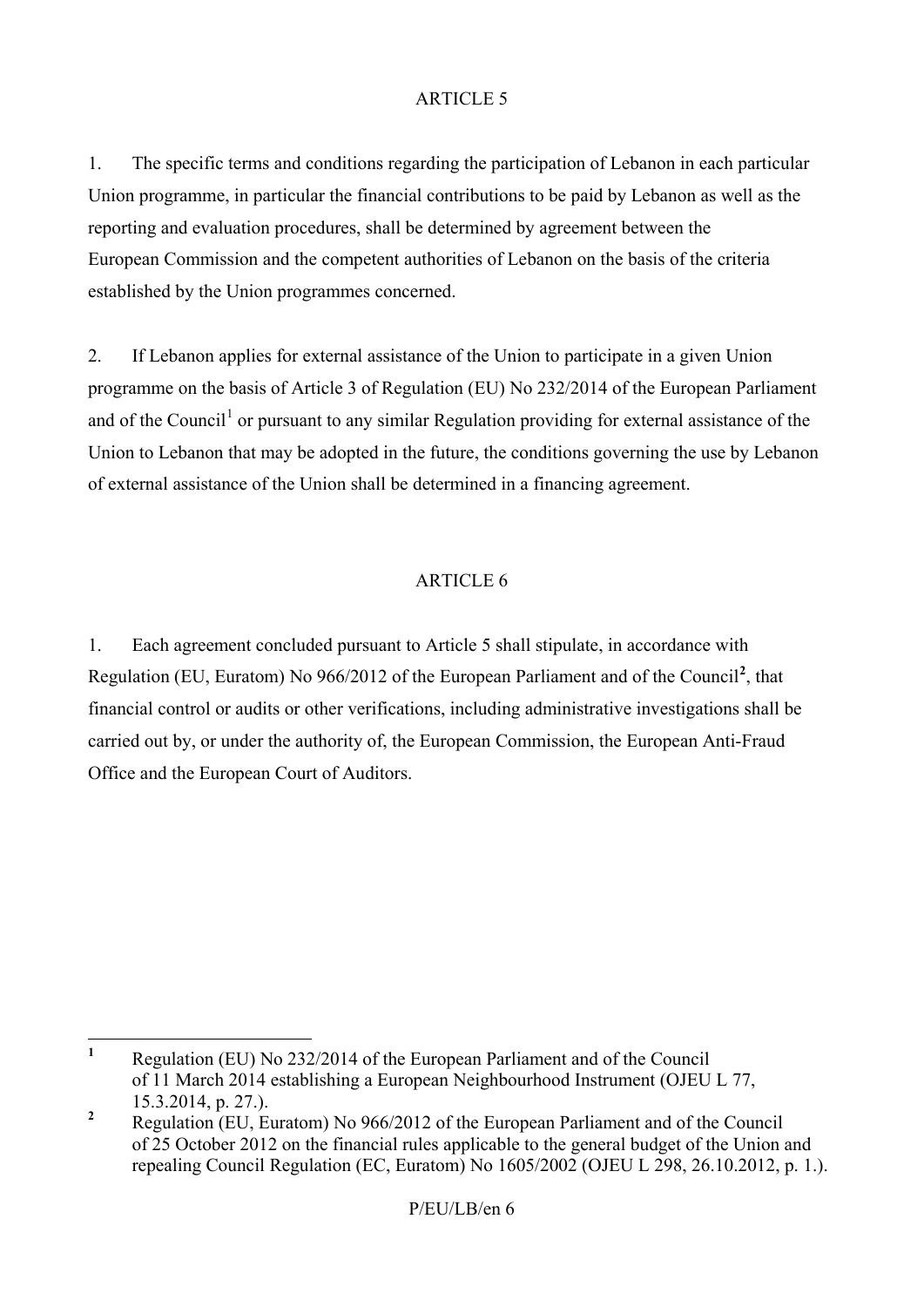2. Detailed provisions shall be made for financial control and audits, administrative measures, penalties and recovery, granting the European Commission, the European Anti-Fraud Office, and the European Court of Auditors powers equivalent to their powers with regard to beneficiaries or contractors established in the Union.

# ARTICLE 7

1. This Protocol shall apply for the period during which the Agreement is in force.

2. This Protocol shall be signed and approved by the Parties in accordance with their respective procedures.

3. Either Party may renounce this Protocol by written notification to the other Party. This Protocol shall terminate six months after the date of such notification.

4. The termination of the Protocol due to renunciation by any of the Parties shall not affect the checks and controls to be carried out, where appropriate, under Articles 5 and 6.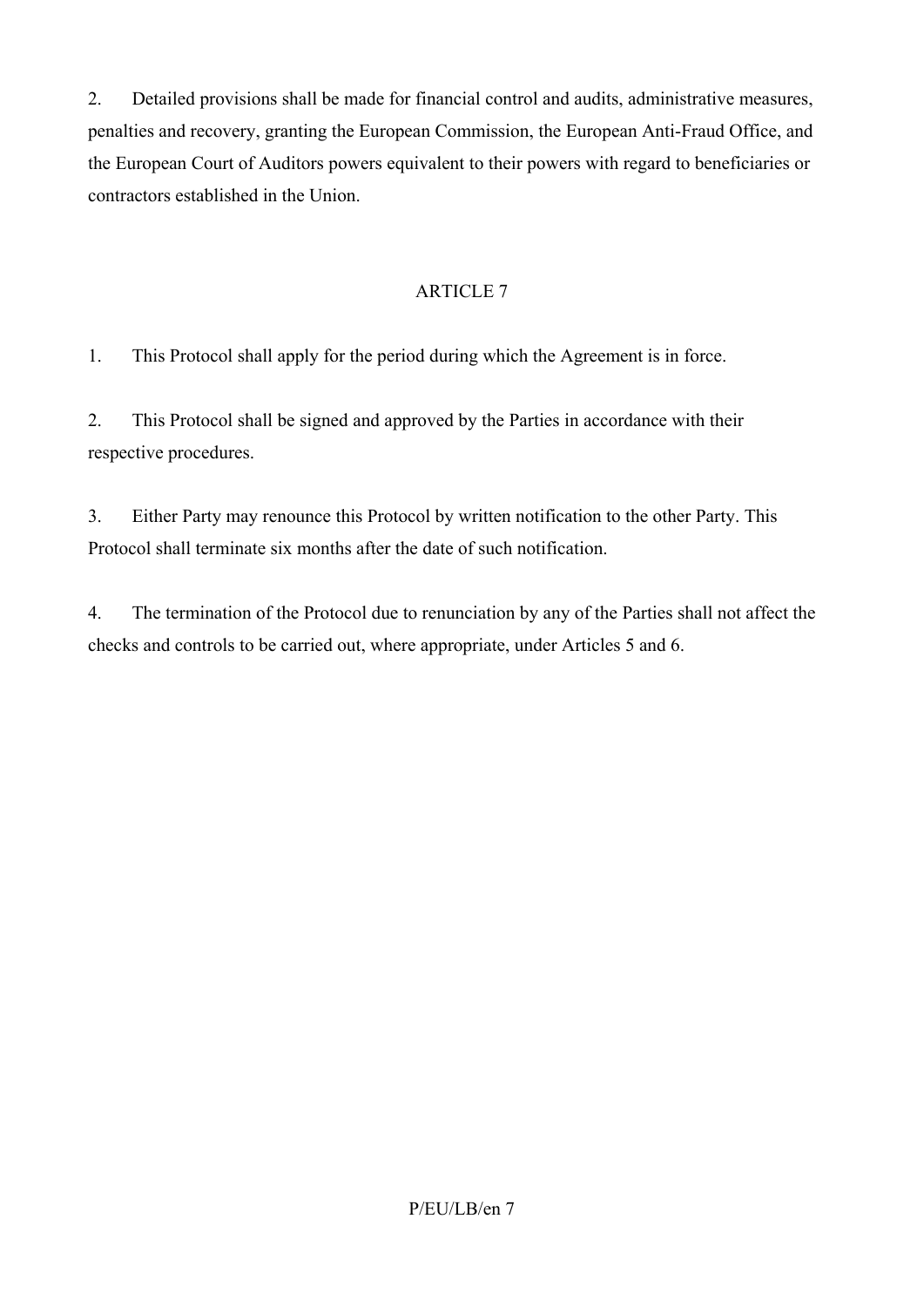#### ARTICLE 8

No later than three years after the date of entry into force of this Protocol, and every three years thereafter, both Parties may review the implementation of this Protocol on the basis of the actual participation of Lebanon in Union programmes.

#### ARTICLE 9

This Protocol shall apply, on the one hand, to the territories in which the Treaty on the Functioning of the European Union applies and under the conditions laid down in that Treaty, and, on the other hand, to the territory of Lebanon.

### ARTICLE 10

1. This Protocol shall enter into force on the first day of the month following the date on which the Parties notify each other through diplomatic channels of the completion of their procedures necessary for its entry into force.